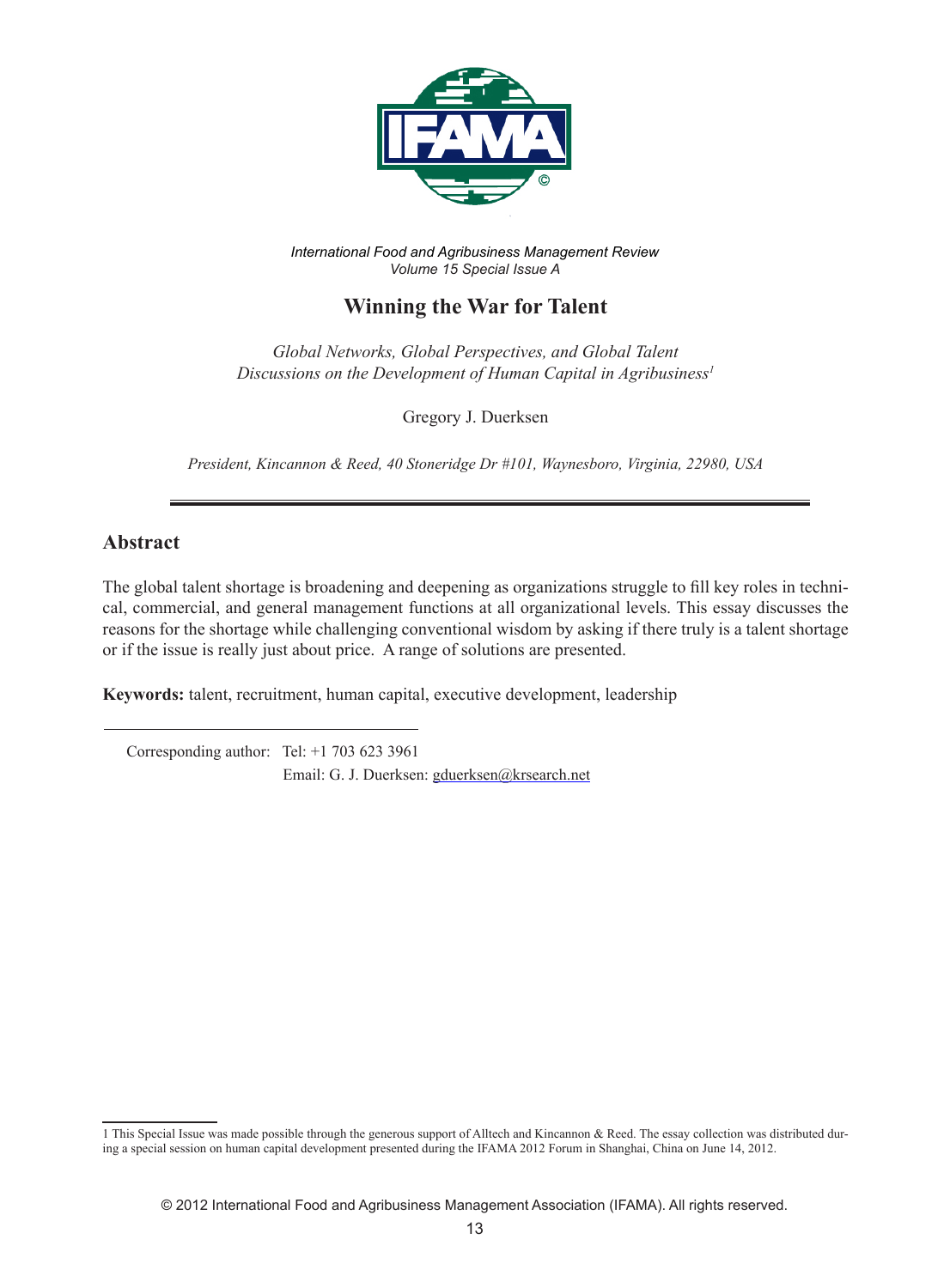# **Talent Defined**

We define talent as:

- **Brainpower:** The ability to solve complex problems or invent new solutions. This could be either technical capability or strategic thinking skills.
- **Work ethic:** Disciplined, reliable, and a rigorous application of capabilities.
- **Leadership:** The capacity to inspire consensus and action to successfully accomplish large, complex and difficult tasks through other people.
- **Balanced ego to capability ratio:** What blend of intellect, skills, knowledge, experience, work ethic, sense of urgency, action orientation, and results focus does the candidate bring to the job? Is she or he strong in all areas? Does he or she have a weak spot or even an Achilles heel? The ego numerator must, first and foremost, be a positive number. A focus on customers and colleagues coupled with an intellectually honest confidence in one's own abilities yield a positive number on the ego to capability ratio. In contrast, if the individual focuses on himself or herself, the ratio becomes negative.

### *The Talent Shortage and its Causes*

A series of factors have led to the increasing talent shortage:

- Companies have eliminated bench strength<sup>2</sup> and developmental posts.
- For those early in their career, *where* they live is dramatically more important than just a generation ago.
- In some countries, a decline in housing prices, the complexity of dual career couples and children yield relocation reluctance. This combination has become dramatically more potent since the 2008 financial and real estate meltdown – and across all industries.
- The developed world population is aging while the educational systems in emerging markets are not keeping up.
- Universities are not producing graduates with the skill sets companies actually need.

Little known or perceived less *interesting* industries or vocations have an even greater challenge, and certain segments of food and agriculture are particularly challenged.

But is there really a talent shortage? As noted in the article "The Search for Talent" (*Economist* 2006), "People often talk about shortages when they should really be discussing price." In our own lifetimes we have seen this, as evidenced by where a disproportionate number of top university students have flocked, attracted by the starting salaries and promises of future income growth. For example, in the 1990s computer technologies and all things internet were big attractions, and in the 2000s many top students were seduced by the world of finance.

#### *Food and Agribusiness Situation*

We recently surveyed the memberships of key food and agribusiness industry associations to determine their particular talent challenges. We consistently see that regulatory affairs leadership, research and development leadership, and strategic marketing leadership positions are the most difficult to fill with superior talent, closely followed by general management and sales positions.

Across all types of professions, finding the combination of strong leadership capabilities coupled with the right skill set were clearly the most important talent factors, while relocation was a strong personal and family challenge. For some segments, such as animal and crop nutrition, industry attractiveness was a major challenge. For others, such as animal health, it was not.

<sup>2</sup> Bench strength refers to competence and the number of employees ready to fill vacant leadership and other positions: building an organization's bench strength through management training.

<sup>© 2012</sup> International Food and Agribusiness Management Association (IFAMA). All rights reserved.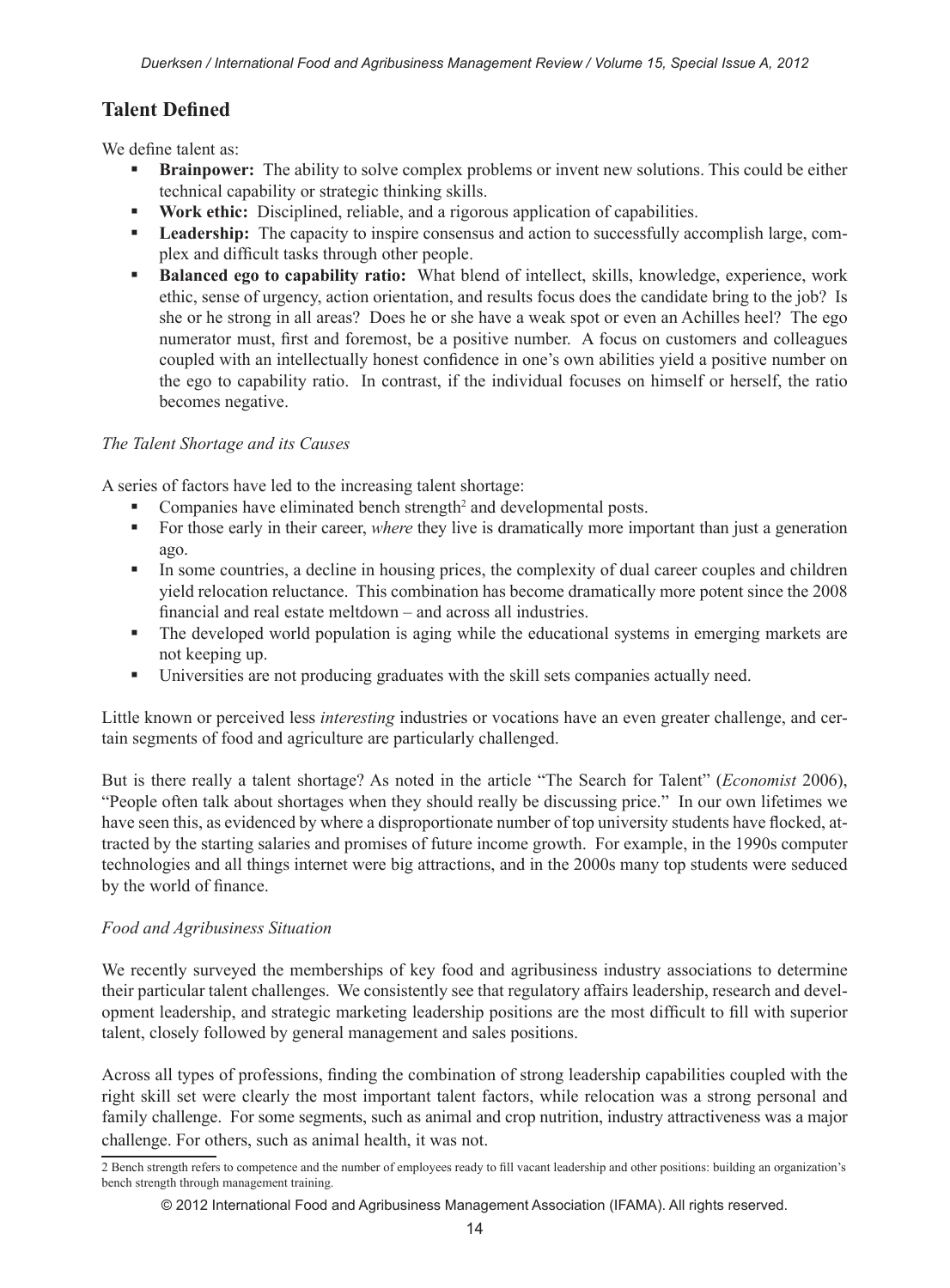Within R&D, we see ample talent in the senior ranks, but a dwindling pool behind because too many of the best and brightest pursued other career paths. For regulatory affairs, the problem is that the roles have switched from being tactical to strategic, but organizations have failed to communicate this critical attribute to the talent pool. What makes senior marketing positions tough to fill is that very few people in the world truly understand marketing.

Candidate compensation expectations are a major challenge in some sectors and minimally are a factor of secondary importance for all we have surveyed. A cause and effect question needs to be asked: Are people with the needed skill sets simply not to be found at any price, or is the paucity of candidates with the appropriate skill sets an effect of insufficient compensation offerings? Many companies in their recruiting efforts communicate compensation ranges that are simply not enough to attract the skills and talents they need.

## **Solutions**

We established earlier the value of top performers, so we logically want to build teams full of them. To do so, companies need to do four things:

- Develop a comprehensive talent acquisition and retention strategy
- Nurture and challenge employees
- Develop measures to incent and retain top talent
- Continuously look outside your company for new talent

The solutions are straightforward but require discipline and perseverance to implement.

### *Comprehensive Talent Acquisition and Retention Strategy*

Companies need a comprehensive talent acquisition and retention strategy. They must start in universities and community colleges or even in high school and look to urban areas as much as rural areas. One of our clients in the grain sector notes that when they hire a talented city kid it only takes that person six months to get up to speed on agriculture and farming, and then they are at the same productivity level and advancement track as their farm-raised peers.

Companies must ask what will generate *interest* in their organization or industry. For university students and early career executives, it will be a combination of money, vision, challenge, and competition.

Notwithstanding, the fact that money is noted first on this list, and contrary to conventional wisdom, *money is not a decision-making factor*. Rather, it is a *knockout factor*. This means that candidates generally do not decide to accept a job offer based primarily on the money. It is the other way around. Long before an offer is put on the table, the anticipated compensation package must be attractive enough to start with for the organization to be even *considered* for evaluation. Thus, money becomes the knockout factor in the recruiting process. For example, if scientists and potential regulatory leaders perceive that the animal nutrition industry pays 30% less than their alternatives in, say, animal health or crop protection, the best candidates will not even consider animal nutrition. Once an organization or industry has passed the knockout level on money, it may engage prospective talent with vision, challenge, and competitive urges. These then become the true decision-making factors.

For example, if organizations treat regulatory posts as strategic roles and communicate that positioning and pay accordingly, they will be able to attract talent. Another idea is for industry groups to collaborate and approach universities that have both a strong college of agriculturally- and environmentally-oriented sciences and an excellent law school and ask them to develop Master of Science programs in regulatory affairs so that this realm is viewed as an important education and career track.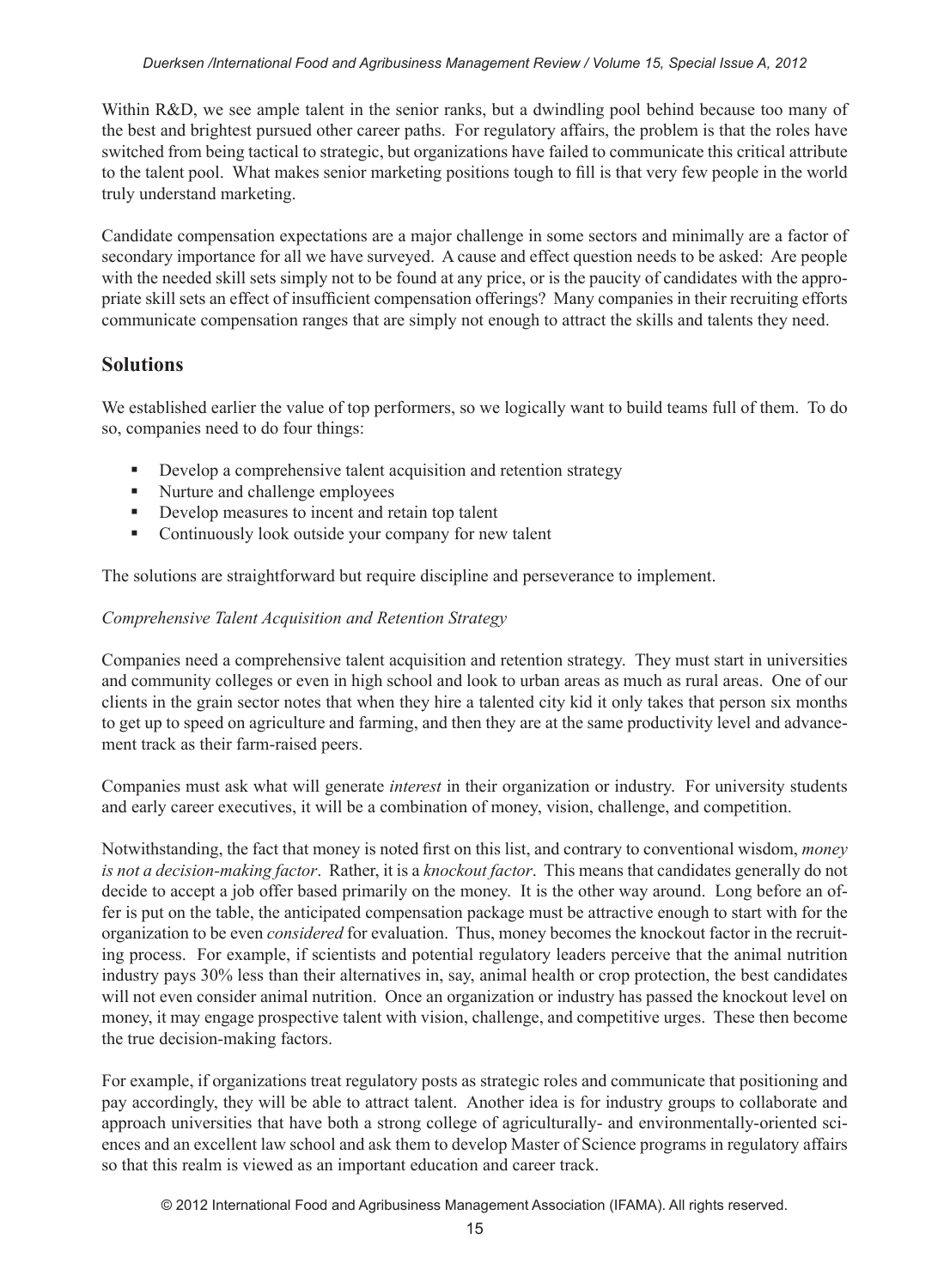Hiring managers for marketing should not seek creative communications talent, but rather look for thought processes that embrace four elements plus a unifying theme:

- A rigorous understanding of customer segments and needs, including unknown needs
- Knowledge of your competitors' product and service offerings to meet those needs
- $\blacksquare$  The customer needs not met otherwise known as "the white space" that you can target
- Your company's product and service offering, *and communication thereof,* to meet those needs, fill in the white space, and beat the competition—profitably.

Organizations still have the relocation issue, and it is becoming a knockout factor. This has nothing to do with the industry in particular, but everything to do with society, in general. It is occurring across all industries in the developed world in particular, where we see both a continued migration from rural areas to the cities and a reluctance to move once there. We saw a sea change following the 2008 financial crisis. Going forward, we will need to pay dramatically more for talent to get it to move, relocate a plant or headquarters, or allow more flexible working arrangements. Some organizations are already considering extreme commuting and job sharing, such as occurs for oil platform workers.

Once you have top talent on board, you want *commitment* so that they stick with you and do not even consider opportunities elsewhere. Our experience shows consistently that professionals at all levels are concerned most with the combination of freedom, variety, and impact.

### *Nurture and Challenge*

Wise and progressive companies will nurture and challenge their top people through developmental grounding in roles of progressive responsibility. Effective tools include:

- Assign a senior executive mentor to the new hire.
- Make talent development part of senior executive incentive compensation evaluation.
- Put people in jobs before they are fully ready. When coupled with the previous two items, this is not very risky and keeps your high-potential performers stretched, challenged and motivated.
- Rigorously move people up, sideways, or out. You cannot afford to keep mediocre performers on board, as they are de-motivating to the rest of your team.
- Give international assignments. Nothing stretches an individual or family like work and life in another country, culture, and language. This is a life-changing developmental opportunity and where you will find those who have general management capability.

#### *Measures to Incent and Retain*

Aggressive and flexible measures must be employed to incent and retain those who are key to the company's present and future.

- Offer advanced education *with hooks.* For example, you could fund ongoing education and give reasonable leaves to pursue it in exchange for a commitment to pay it back if you leave the company within a certain number of years. Many organizations already sponsor Ph.D. seekers.
- **Offer short sabbaticals.**
- Consider secondments. Options for a change of pace to another post will often be rewarded with loyalty.
- Offer non-standard work site or flexible hours. Today's technology allows this.
- Provide ownership pieces for the people you care about long term.
- Consider non-salary cash or equivalent. The psychological value outweighs the cost and does not wreck internal equity based salary comparisons. For example, a car allowance or children's education allowance or housing allowance or vacation allowance may be perceived as significantly more valuable than the actual cash outlay for the company.

© 2012 International Food and Agribusiness Management Association (IFAMA). All rights reserved.